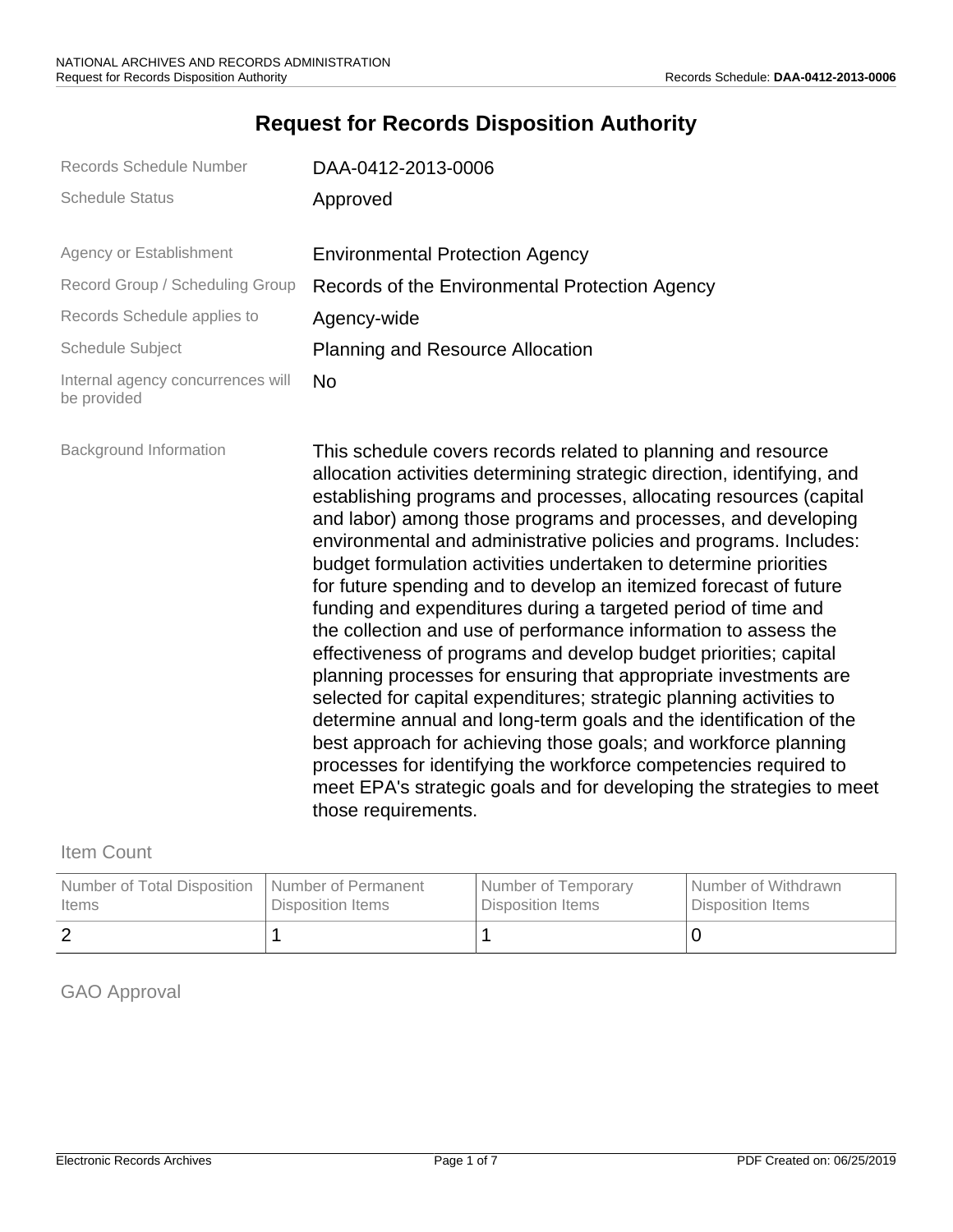# Outline of Records Schedule Items for DAA-0412-2013-0006

| Sequence Number |                                                                                                                            |
|-----------------|----------------------------------------------------------------------------------------------------------------------------|
|                 | <b>Planning and Resource Allocation</b>                                                                                    |
| 1.1             | Historically significant planning and resource allocation records<br>Disposition Authority Number: DAA-0412-2013-0006-0001 |
| 1.2             | Routine planning and resource allocation records<br>Disposition Authority Number: DAA-0412-2013-0006-0002                  |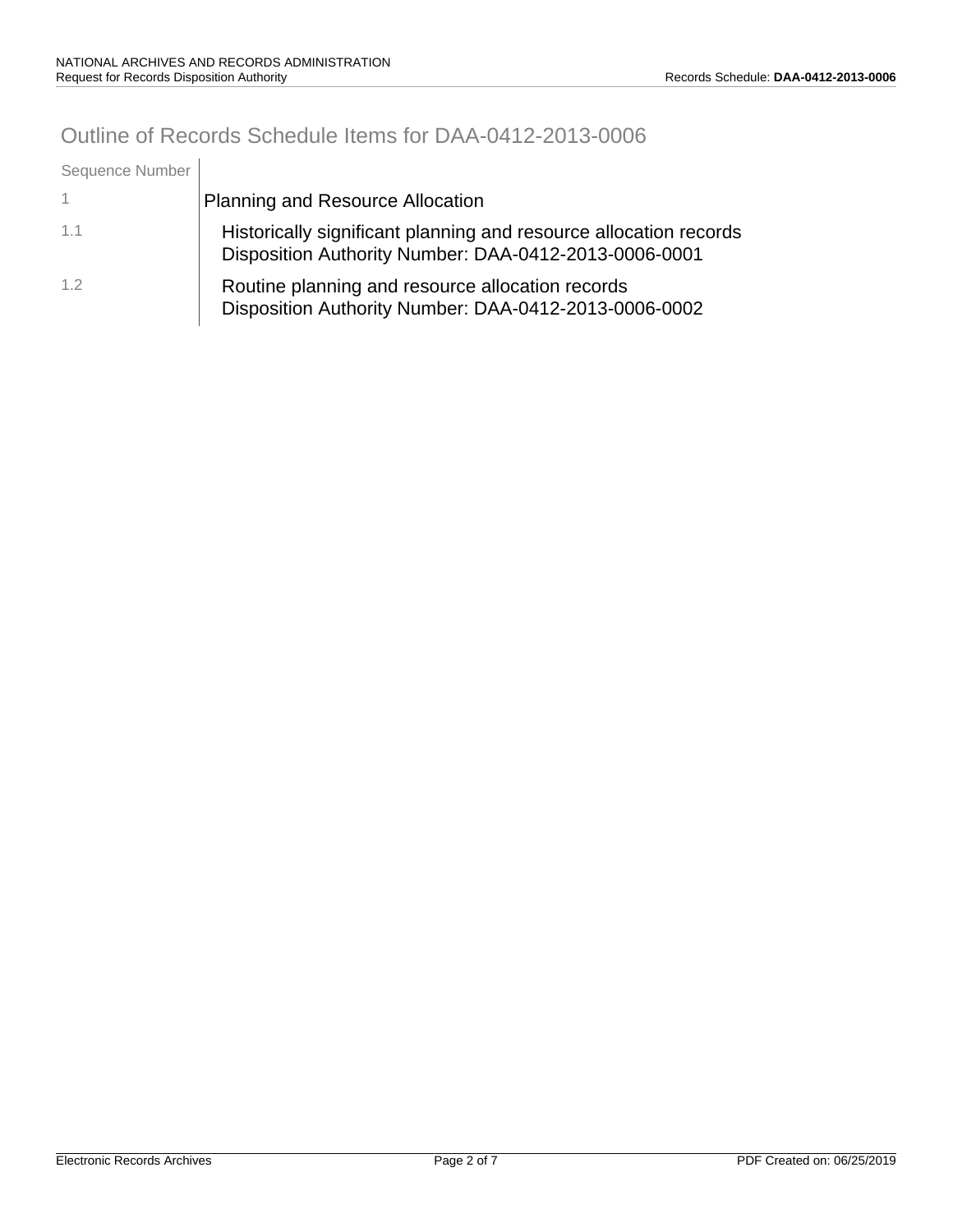### Records Schedule Items

| Sequence Number |                                                                                                                                                                                                                                                                                                                                                                                                                                                                                                                                                                                                                                                                                                                                                                                                                                                                                                                                                                                                                                                                                                         |                                                                                                                                                                          |                     |
|-----------------|---------------------------------------------------------------------------------------------------------------------------------------------------------------------------------------------------------------------------------------------------------------------------------------------------------------------------------------------------------------------------------------------------------------------------------------------------------------------------------------------------------------------------------------------------------------------------------------------------------------------------------------------------------------------------------------------------------------------------------------------------------------------------------------------------------------------------------------------------------------------------------------------------------------------------------------------------------------------------------------------------------------------------------------------------------------------------------------------------------|--------------------------------------------------------------------------------------------------------------------------------------------------------------------------|---------------------|
| 1               | <b>Planning and Resource Allocation</b>                                                                                                                                                                                                                                                                                                                                                                                                                                                                                                                                                                                                                                                                                                                                                                                                                                                                                                                                                                                                                                                                 |                                                                                                                                                                          |                     |
| 1.1             | Historically significant planning and resource allocation records                                                                                                                                                                                                                                                                                                                                                                                                                                                                                                                                                                                                                                                                                                                                                                                                                                                                                                                                                                                                                                       |                                                                                                                                                                          |                     |
|                 | <b>Disposition Authority Number</b><br>DAA-0412-2013-0006-0001                                                                                                                                                                                                                                                                                                                                                                                                                                                                                                                                                                                                                                                                                                                                                                                                                                                                                                                                                                                                                                          |                                                                                                                                                                          |                     |
|                 | Includes, but is not limited to: annual headquarters operating guidance paper and<br>regional guidance plan covering the objectives of EPA, the priority and strategy for<br>their attainment; management studies, including staffing, analyses of administrative<br>policies and procedures, manpower surveys, organization and methods surveys<br>and studies, management improvement, and related records; organizational<br>plans related to the establishment and organization of EPA, missions, functions<br>and functional statements, organizational changes, and delegations of authority;<br>program development files documenting the development of environmental<br>programs, program priorities and objectives, program evaluation and planning<br>major shifts in the focus of existing programs, new initiatives, and similar records;<br>and program policy records, including formulating policies and plans in areas which<br>cross-cut program functions, and records related to developing and analyzing key<br>policy and legislative issues impacting on environmental programs. |                                                                                                                                                                          |                     |
|                 | <b>Final Disposition</b>                                                                                                                                                                                                                                                                                                                                                                                                                                                                                                                                                                                                                                                                                                                                                                                                                                                                                                                                                                                                                                                                                | Permanent                                                                                                                                                                |                     |
|                 | Item Status                                                                                                                                                                                                                                                                                                                                                                                                                                                                                                                                                                                                                                                                                                                                                                                                                                                                                                                                                                                                                                                                                             | Active                                                                                                                                                                   |                     |
|                 | Is this item media neutral?                                                                                                                                                                                                                                                                                                                                                                                                                                                                                                                                                                                                                                                                                                                                                                                                                                                                                                                                                                                                                                                                             | Yes                                                                                                                                                                      |                     |
|                 | Do any of the records covered<br>Yes<br>by this item currently exist in<br>electronic format(s) other than e-<br>mail and word processing?<br>Do any of the records covered<br>Yes<br>by this item exist as structured<br>electronic data?                                                                                                                                                                                                                                                                                                                                                                                                                                                                                                                                                                                                                                                                                                                                                                                                                                                              |                                                                                                                                                                          |                     |
|                 |                                                                                                                                                                                                                                                                                                                                                                                                                                                                                                                                                                                                                                                                                                                                                                                                                                                                                                                                                                                                                                                                                                         |                                                                                                                                                                          |                     |
|                 | <b>Manual Citation</b>                                                                                                                                                                                                                                                                                                                                                                                                                                                                                                                                                                                                                                                                                                                                                                                                                                                                                                                                                                                                                                                                                  |                                                                                                                                                                          | <b>Manual Title</b> |
|                 | EPA 1021 item a                                                                                                                                                                                                                                                                                                                                                                                                                                                                                                                                                                                                                                                                                                                                                                                                                                                                                                                                                                                                                                                                                         |                                                                                                                                                                          |                     |
|                 | <b>GRS or Superseded Authority</b><br>Citation                                                                                                                                                                                                                                                                                                                                                                                                                                                                                                                                                                                                                                                                                                                                                                                                                                                                                                                                                                                                                                                          | $N1-412-07-2/2a(1)$<br>N1-412-07-2/2a(2)<br>N1-412-07-2/3a(1)<br>N1-412-07-2/3a(2)<br>N1-412-06-29a(1)<br>N1-412-06-29a(2)<br>N1-412-07-68/16a(1)<br>N1-412-07-68/16a(2) |                     |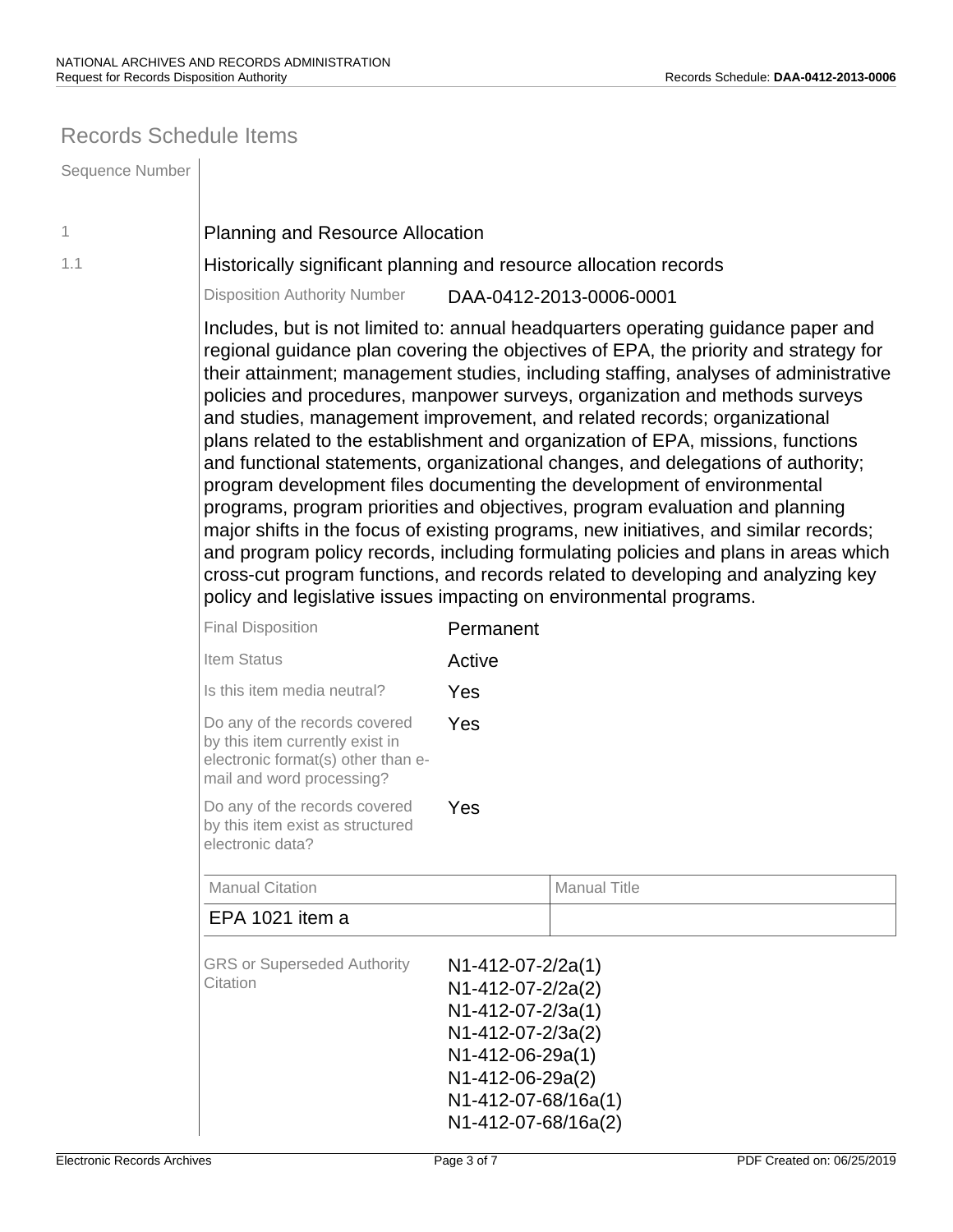|     |                                                                                                                                                                                                                                                 | N1-412-07-68/19a(1)<br>N1-412-07-68/19a(2) |                                                                                                                                                                     |
|-----|-------------------------------------------------------------------------------------------------------------------------------------------------------------------------------------------------------------------------------------------------|--------------------------------------------|---------------------------------------------------------------------------------------------------------------------------------------------------------------------|
|     | <b>Disposition Instruction</b>                                                                                                                                                                                                                  |                                            |                                                                                                                                                                     |
|     | <b>Cutoff Instruction</b>                                                                                                                                                                                                                       | the end of the fiscal year.                | Close upon completion of activity, project, or topic, or                                                                                                            |
|     | <b>Transfer to the National Archives</b><br>for Accessioning                                                                                                                                                                                    | closure.                                   | Transfer electronic records to the National Archives<br>5 years after file closure. Transfer non-electronic<br>records to the National Archives 15 years after file |
|     | <b>Additional Information</b>                                                                                                                                                                                                                   |                                            |                                                                                                                                                                     |
|     | What will be the date span of the<br>initial transfer of records to the<br><b>National Archives?</b>                                                                                                                                            | Unknown                                    | Transfer of these records is ongoing.                                                                                                                               |
|     | How frequently will your agency<br>transfer these records to the<br><b>National Archives?</b>                                                                                                                                                   | Unknown                                    | Transfer of these records is ongoing.                                                                                                                               |
|     |                                                                                                                                                                                                                                                 |                                            |                                                                                                                                                                     |
| 1.2 | Routine planning and resource allocation records                                                                                                                                                                                                |                                            |                                                                                                                                                                     |
|     | <b>Disposition Authority Number</b>                                                                                                                                                                                                             |                                            | DAA-0412-2013-0006-0002                                                                                                                                             |
|     | Includes, but is not limited to: Agency program plans review files, including<br>headquarters and regional office program plans, goals, and requests for changes<br>to the plans; regional guidance reports and revisions; and related records. |                                            |                                                                                                                                                                     |
|     | <b>Final Disposition</b>                                                                                                                                                                                                                        | Temporary                                  |                                                                                                                                                                     |
|     | Item Status                                                                                                                                                                                                                                     | Active                                     |                                                                                                                                                                     |
|     | Is this item media neutral?                                                                                                                                                                                                                     | Yes                                        |                                                                                                                                                                     |
|     | Do any of the records covered<br>by this item currently exist in<br>electronic format(s) other than e-<br>mail and word processing?                                                                                                             | Yes                                        |                                                                                                                                                                     |
|     | Do any of the records covered<br>by this item exist as structured<br>electronic data?                                                                                                                                                           | Yes                                        |                                                                                                                                                                     |
|     | <b>Manual Citation</b>                                                                                                                                                                                                                          |                                            | <b>Manual Title</b>                                                                                                                                                 |
|     | EPA 1021 item b                                                                                                                                                                                                                                 |                                            |                                                                                                                                                                     |
|     | <b>GRS or Superseded Authority</b><br>Citation                                                                                                                                                                                                  | N1-412-07-68/20a                           |                                                                                                                                                                     |
|     | <b>Disposition Instruction</b>                                                                                                                                                                                                                  |                                            |                                                                                                                                                                     |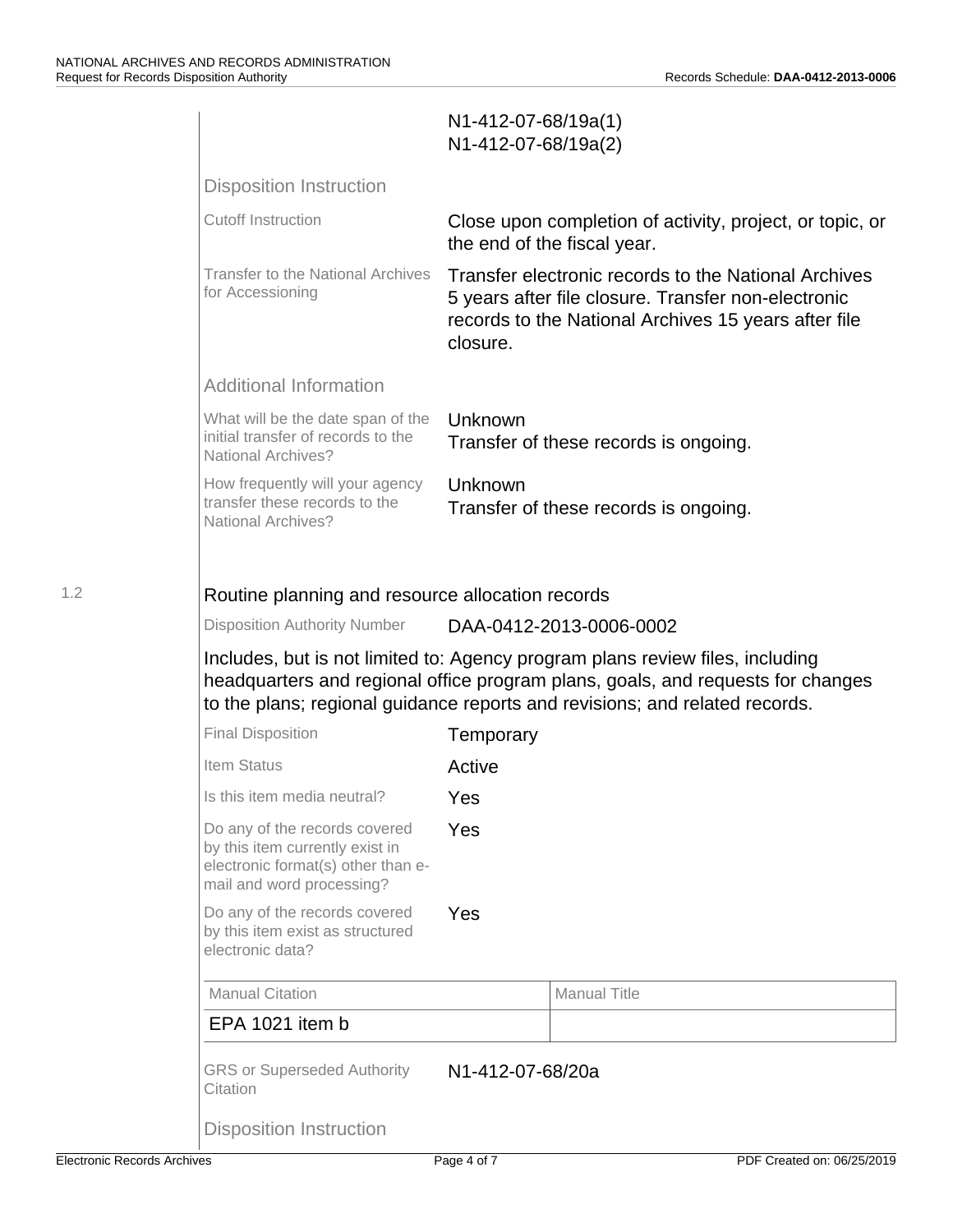Cutoff Instruction **Close at the end of the fiscal year.** Retention Period **Destroy 10 year(s) after file closure.** 

Additional Information

GAO Approval Not Required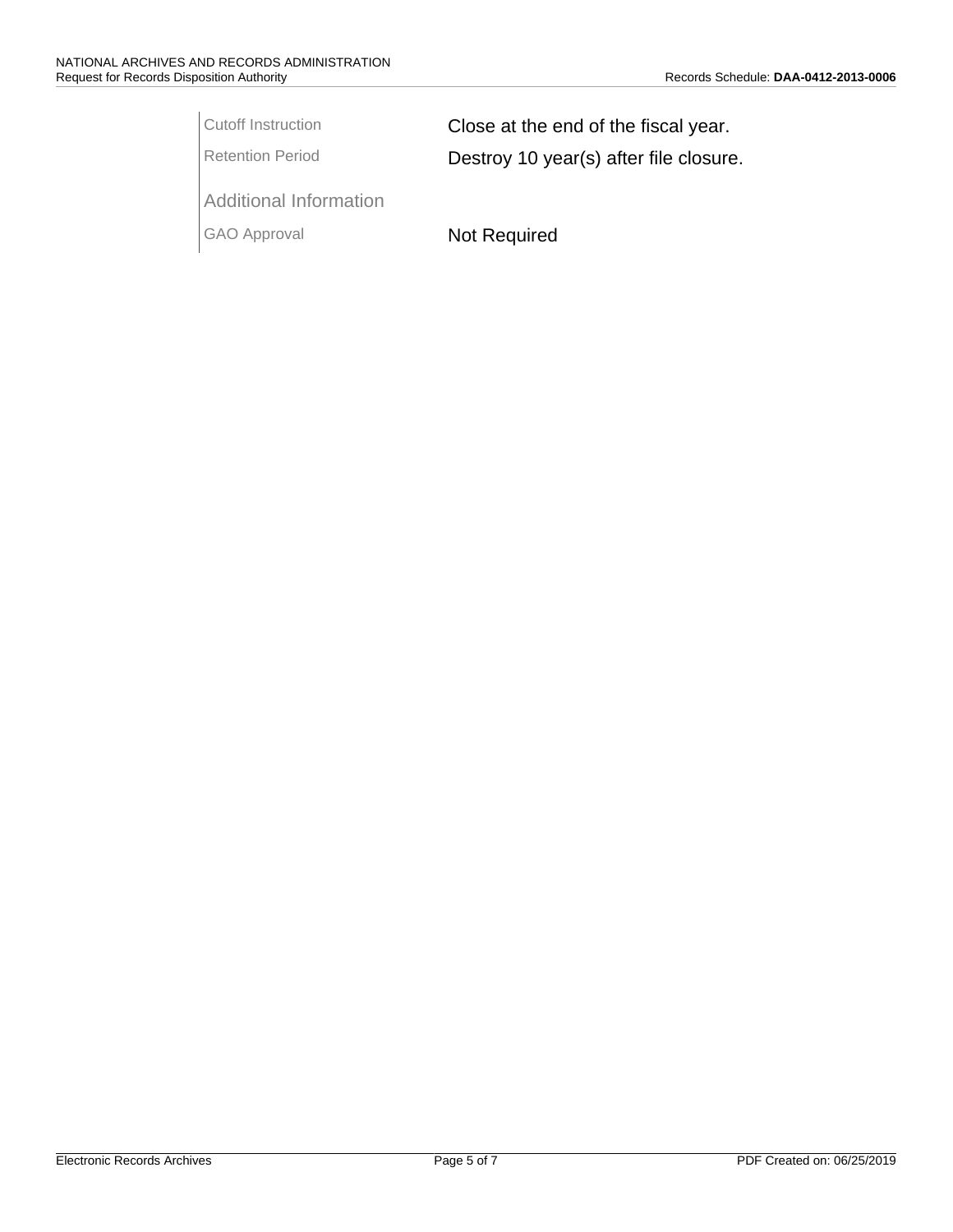# Agency Certification

 I hereby certify that I am authorized to act for this agency in matters pertaining to the disposition of its records and that the records proposed for disposal in this schedule are not now needed for the business of the agency or will not be needed after the retention periods specified.

### Signatory Information

| <b>Date</b> | <b>Action</b>                       | By                         | <b>Title</b>                                                 | Organization                                                                                              |
|-------------|-------------------------------------|----------------------------|--------------------------------------------------------------|-----------------------------------------------------------------------------------------------------------|
| 04/02/2013  | Certify                             | <b>John Ellis</b>          | <b>Agency Records Off</b><br>icer                            | <b>Office of Environmental</b><br>Information - Office of<br><b>Information Collection</b>                |
| 07/09/2013  | <b>Return for Revisio</b><br>n      | Henry Wolfinger            | Appraiser                                                    | National Archives and<br><b>Records Administration</b><br>- Records Management<br><b>Services</b>         |
| 08/27/2013  | <b>Submit For Certific</b><br>ation | <b>Sandy York</b>          | <b>Records Information</b><br>Manager V                      | <b>Office of Environmental</b><br>Information -<br>records and Content<br><b>Management Branch</b>        |
| 08/27/2013  | Certify                             | <b>John Ellis</b>          | <b>Agency Records Off</b><br>icer                            | <b>Office of Environmental</b><br>Information - Office of<br><b>Information Collection</b>                |
| 01/26/2015  | <b>Submit for Concur</b><br>rence   | Henry Wolfinger            | Appraiser                                                    | <b>National Archives and</b><br><b>Records Administration</b><br>- Records Management<br><b>Services</b>  |
| 01/28/2015  | Concur                              | Margaret<br><b>Hawkins</b> | <b>Director of Records</b><br><b>Management Servic</b><br>es | <b>National Records</b><br><b>Management Program</b><br>- Records Management<br><b>Services</b>           |
| 01/29/2015  | Concur                              | Laurence<br><b>Brewer</b>  | Director, National R<br>ecords Management<br>Program         | National Archives and<br><b>Records Administration</b><br>- National Records<br><b>Management Program</b> |
| 01/30/2015  | Approve                             | David Ferriero             | <b>Archivist of the Unite</b><br>d States                    | Office of the Archivist -<br>Office of the Archivist                                                      |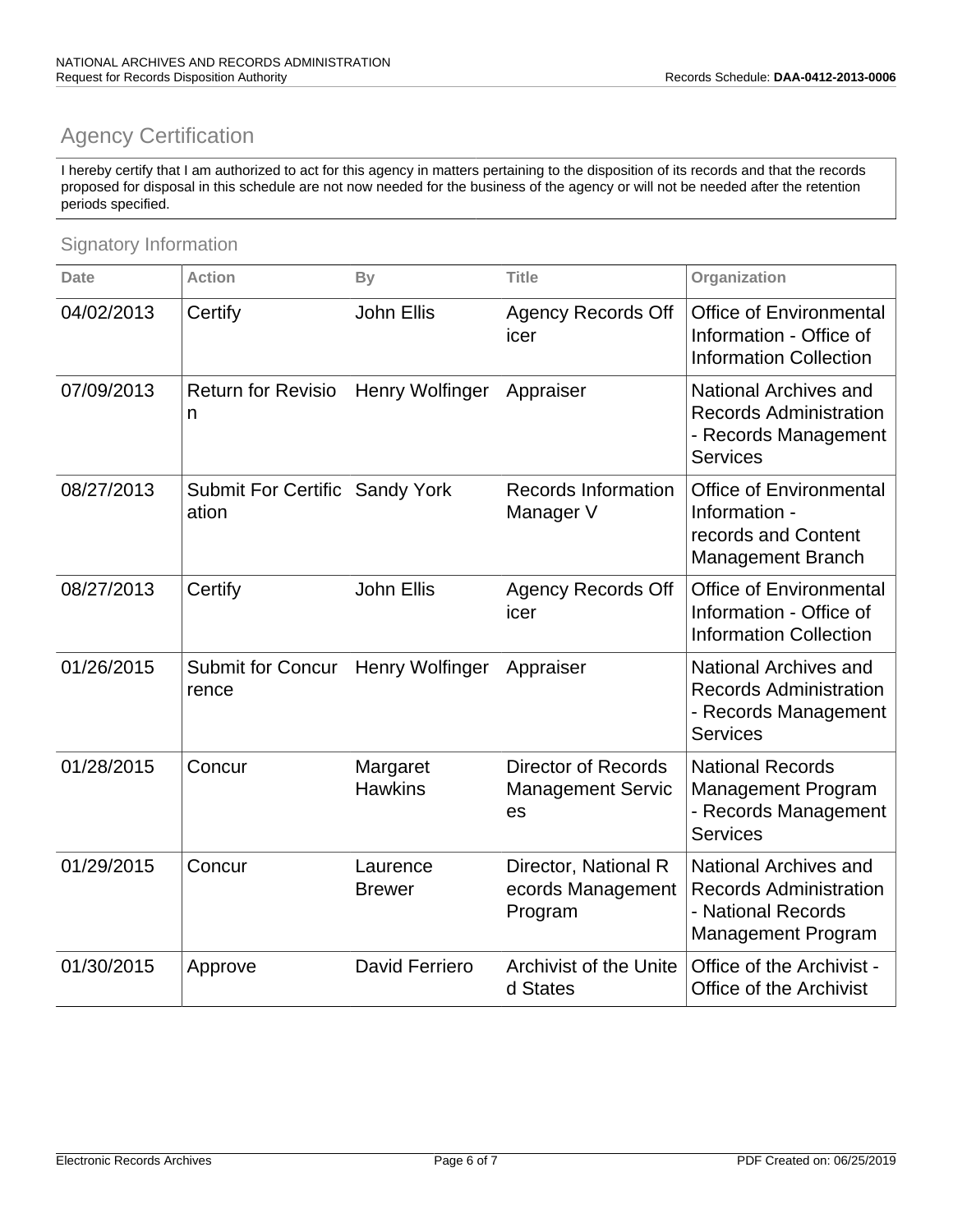Crosswalk for schedule 1021 - • August 27, 2013

#### **304 Planning and Resource Allocation**

Activities of determining strategic direction, identifying and establishing programs and processes, and allocating resources (capital and labor) among those programs and processes, allocating resources (capital and labor) among those programs and processes, and developing environmental and administrative policies and programs. Includes: budget formulation activities undertaken to determine priorities for future spending and to develop an itemized forecast of future funding and expenditures during a targeted period of time and the collection and use of performance information to assess the effectiveness of programs and develop budget priorities; capital planning processes for ensuring that appropriate investments are selected for capital expenditures; strategic planning activities to determine annual and long-term goals and the identification of the best approach for achieving those goals; and workforce planning processes for identifying the workforce competencies required to meet EPAs strategic goals and for developing the strategies to meet these requirements.

| <b>Previous</b><br><b>Schedule</b>  | <b>Previous Title</b>                                                                                | <b>Previous Retention</b>                                                                                                                                                                                                                                         | <b>New</b><br><b>Schedule</b> |
|-------------------------------------|------------------------------------------------------------------------------------------------------|-------------------------------------------------------------------------------------------------------------------------------------------------------------------------------------------------------------------------------------------------------------------|-------------------------------|
| 105a(1)<br>N1-412-07-<br>2/2a(1)    | Management Studies - Record<br>copy - Nonelectronic                                                  | Close file after completion of<br>the study or report or when<br>canceled. Transfer to the<br>National Archives in 5 year<br>blocks 20 years after file<br>closure.                                                                                               | 1021a                         |
| 105a(2)<br>N1-412-07-<br>2/2a(2)    | Management Studies - Record<br>copy - Nonelectronic                                                  | Close at end of calendar year.<br><b>Transfer to the National</b><br>Archives 5 years after file<br>closure, with any related<br>documentation and external<br>finding aids, as specified in 36<br>CFR 1235.44-1235.50 or<br>standards applicable at the<br>time. | 1021a                         |
| $-105a(3)$<br>N1-412-07-<br>2/2a(3) | <b>Management Studies -</b><br>Electronic copy of records<br>transferred to the National<br>Archives | Close file upon transfer to the<br>National Archives. Delete<br>after electronic record copy is<br>successfully transferred to the<br><b>National Archives.</b>                                                                                                   | 1021<br>guidance<br>008a      |
| 106a(1)<br>N1-412-07-<br>2/3a(1)    | Organizational Plans - Record<br>copy - Nonelectronic                                                | Close inactive records when<br>superseded or canceled.<br><b>Transfer to the National</b><br>Archives in 5 year blocks 20<br>years after file closure.                                                                                                            | 1021a                         |
| 106a(2)<br>N1-412-07-<br>2/3a(2)    | Organizational Plans - Record<br>copy - Electronic                                                   | Close at end of calendar year.<br><b>Transfer to the National</b><br>Archives 5 years after file<br>closure, with any related<br>documentation and external<br>finding aids, as specified in 36<br>CFR 1235.44-1235.50 or<br>standards applicable at the<br>time. | 1021a                         |
| 106a(3)                             | Organizational Plans - Record                                                                        | Close file upon transfer to the                                                                                                                                                                                                                                   | 1021                          |

1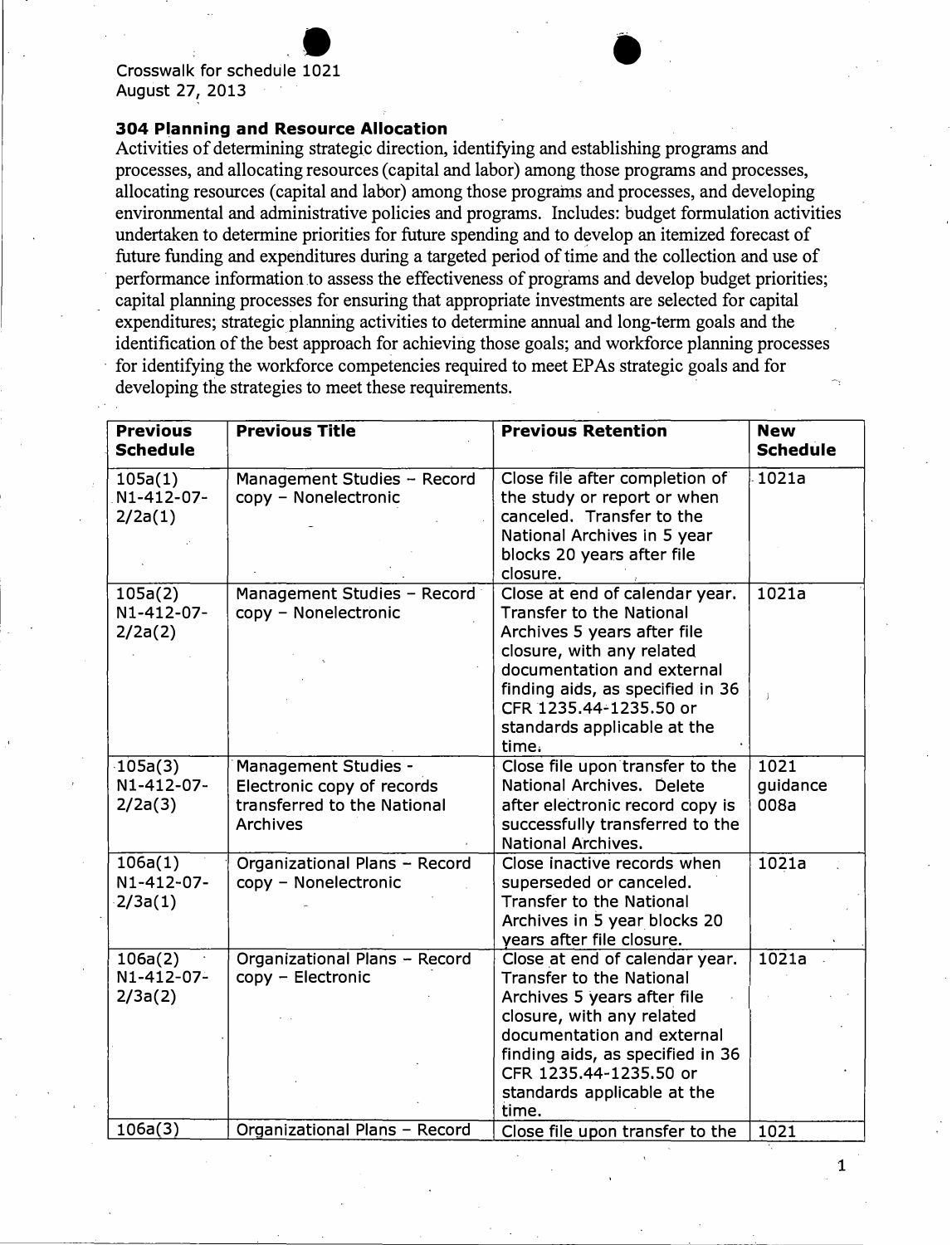### Crosswalk for schedule 1021 August 27, 2013

| <b>Previous</b><br><b>Schedule</b> | <b>Previous Title</b>                                                                                                 | <b>Previous Retention</b>                                                                                                                                                                                                                                           | <b>New</b><br><b>Schedule</b> |
|------------------------------------|-----------------------------------------------------------------------------------------------------------------------|---------------------------------------------------------------------------------------------------------------------------------------------------------------------------------------------------------------------------------------------------------------------|-------------------------------|
| N1-412-07-<br>2/3a(3)              | copy - Electronic copy of<br>records transferred to the<br><b>National Archives</b>                                   | National Archives. Delete<br>after electronic record copy is<br>successfully transferred to the<br>National Archives.                                                                                                                                               | guidance<br>008a              |
| 145a(1)<br>N1-412-06-<br>29a(1)    | Program Development Files -<br>Record copy - Nonelectronic                                                            | Close inactive records at the<br>end of the activity, project, or<br>topic. Transfer to the<br>National Archives 20 years<br>after file closure.                                                                                                                    | 1021a                         |
| 145a(2)<br>N1-412-06-<br>29a(2)    | Program Development Files -<br>Record copy - Electronic                                                               | Close at end of calendar year.<br><b>Transfer to the National</b><br>Archives 5 years after file<br>closure, with any related<br>documentation and external<br>finding aids, as specified in 36<br>CFR 1235.44-1235.50 or<br>standards applicable at the<br>time.   | 1021a                         |
| 145a(3)<br>N1-412-06-<br>29a(3)    | Program Development Files -<br>Electronic copy of records<br>transferred to the National<br><b>Archives</b>           | Close file upon transfer to the<br>National Archives. Delete<br>after electronic record copy is<br>successfully transferred to the<br>National Archives.                                                                                                            | 1021<br>guidance<br>008a      |
| 190a(1)<br>N1-412-07-<br>68/16a(1) | Program Policy Planning File -<br>Record copy - Nonelectronic                                                         | Close inactive records at end<br>of year. Transfer to the<br>National Archives in 5 year<br>blocks 20 years after file<br>closure.                                                                                                                                  | 1021a                         |
| 190a(2)<br>N1-412-07-<br>68/16a(2) | Program Policy Planning File -<br>Record Copy - Electronic                                                            | Close inactive records at end<br>of year. Transfer to the<br>National Archives 5 years<br>after file closure, with any<br>related documentation and<br>external finding aids, as<br>specified in 36 CFR 1235.44-<br>1235.50 or standards<br>applicable at the time. | 1021a                         |
| 190a(3)<br>N1-412-07-<br>68/16a(3) | Program Policy Planning File -<br>Electronic copy of records<br>transferred to the National<br><b>Archives</b>        | Close file upon transfer to the<br>National Archives. Delete<br>after electronic record copy is<br>successfully transferred to the<br><b>National Archives.</b>                                                                                                     | 1021<br>guidance<br>008a      |
| 194a(1)<br>N1-412-07-<br>68/19a(1) | <b>Annual Headquarters</b><br>Operating Guidance Paper and<br>Regional Guidance Plan -<br>Record copy - Nonelectronic | Close inactive records upon<br>completion of plan. Transfer<br>to the National Archives in 5<br>year blocks 20 years after file<br>closure.                                                                                                                         | 1021a                         |
| 194a(2)<br>N1-412-07-<br>68/19a(2) | Annual Headquarters<br>Operating Guidance Paper and<br>Regional Guidance Plan -<br>Record copy - Electronic           | Close inactive records upon<br>completion of plan. Transfer<br>to the National Archives 5<br>years after file closure, with                                                                                                                                         | 1021a                         |

।<br>●<br>।

2